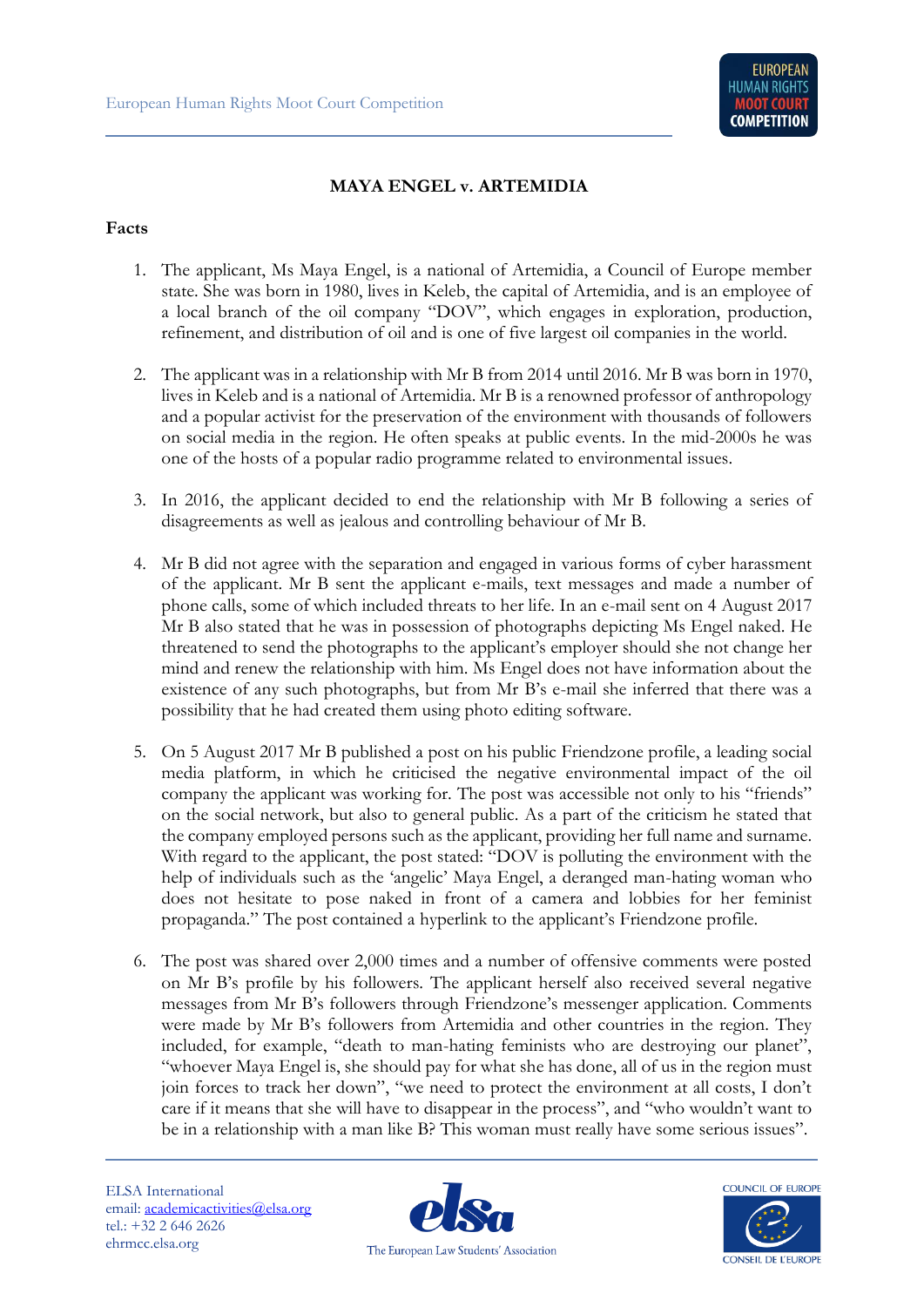*Criminal complaint concerning cyber harassment*

- 7. On 10 August 2017 the applicant lodged a criminal complaint against Mr B, complaining about the cyber harassment, his emails and phone calls with direct threats to her life. She also requested compensation for moral damage suffered due to Mr B's behaviour. She stated, inter alia, that Mr B's behaviour had led her to undergo treatment by a psychiatrist and counselling with a psychologist. The pre-trial investigation was dealt with by the local police authority. On 15 August 2017, upon request of the police authority and the prosecutor's office, the first-instance court issued a temporary restraining order, enjoining Mr B, until the investigation is concluded, to refrain from contacting the applicant by any means, including electronic means and social media, or in person.
- 8. The investigation confirmed that Mr B was indeed the author of the threatening emails and that he had repeatedly contacted the applicant by telephone with the same threats. It further uncovered an element previously unknown to the applicant, that Mr B had searched the applicant's name on Google over 10,000 times in the course of almost two years. However, the police authority considered it unnecessary to examine the veracity of Mr B's claims to possess a naked photograph of the applicant. On 20 August 2017 the criminal proceedings were discontinued. The police authority concluded that Mr B's acts did not fall under the definition of any crime prescribed by the Criminal Code. As for the crime of cyberstalking and cyber harassment under Article 532 of the Criminal Code, the police authority explicitly noted that the intensity and the means employed by Mr B had not reached the threshold required.
- 9. Upon the applicant's motion, the prosecutor's office examined the conclusions of the police authority and upheld the decision on discontinuation of the investigation. The decision was adopted on 25 August 2017.
- 10. The applicant lodged an appeal against this decision. On 10 May 2018, the first-instance court upheld its earlier restraining order and ordered Mr B to refrain from contacting the applicant by any means for a period of two years. Mr B's e-mail threats were considered as a misdemeanour against public order and Mr B was ordered to pay a 200 EUR fine. The court held that Mr B had never acted on his threats, he was a respected, well-known public person fighting for the general good. Mr B's overall behaviour must have been a result of his disappointment and emotional distress following his separation from the applicant. The court also heard Mr B's two former partners who did not mention any similar behaviour towards them in the past. The court did not respond to the applicant's argument that Mr B's social media post, for which separate proceedings were initiated, was also a part of the cyber harassment she was subjected to. The court nevertheless noted that in case Mr B breached the restraining order by contacting the applicant in any form or approaching her physically, he might be subject to a one-month imprisonment.
- 11. Following the applicant's appeal, the decision was upheld by the court of appeal. The decision became final on 1 September 2018. After the adoption of this decision, Mr B did not approach the applicant directly, however, he wrote a post on his Friendzone profile stating that the applicant "continued to poison his life by dragging him to courts".

ELSA International email: [academicactivities@elsa.org](mailto:academicactivities@elsa.org) tel.: +32 2 646 2626 ehrmcc.elsa.org



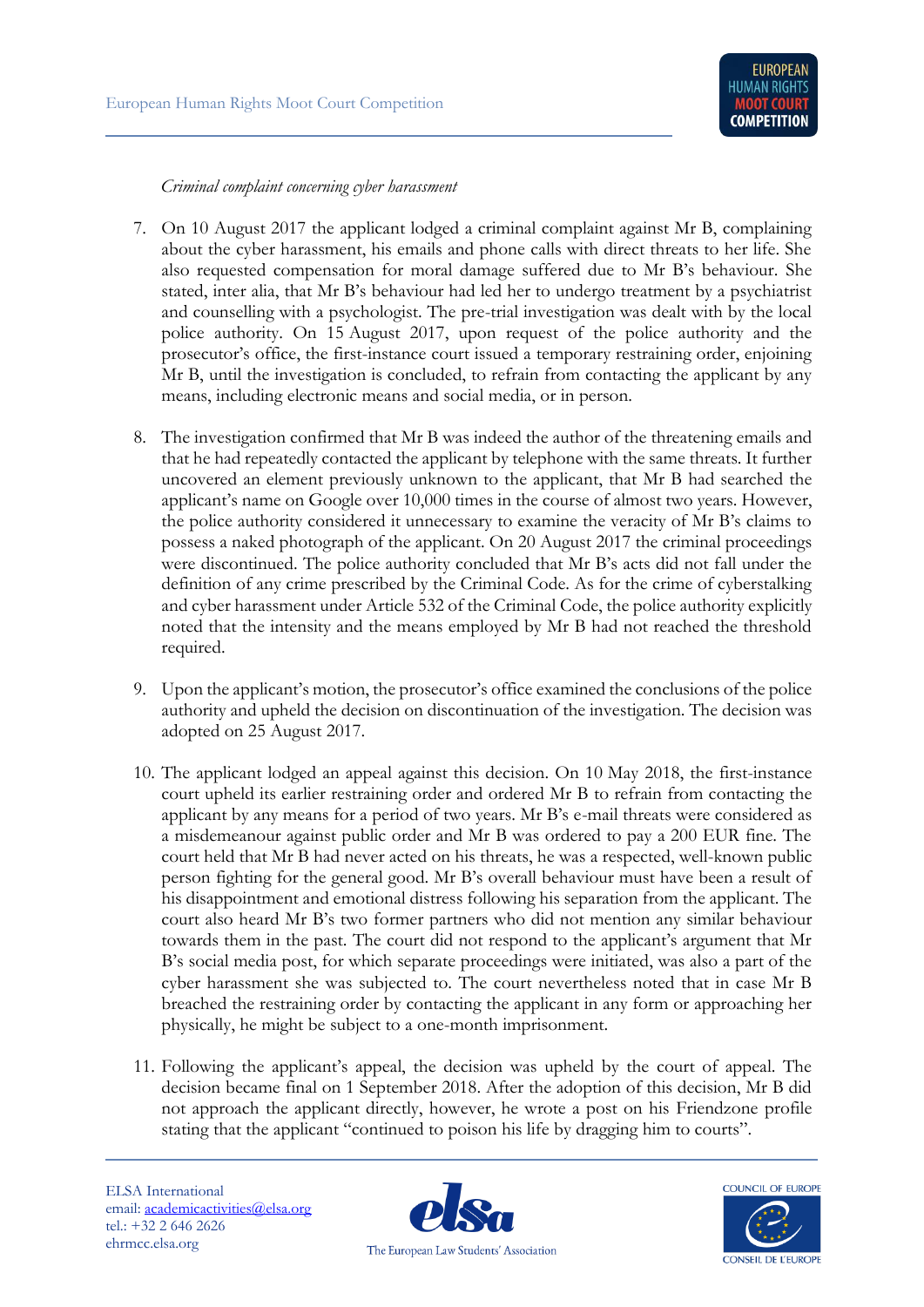*Criminal complaint concerning hate speech on Friendzone*

- 12. On 10 August 2017, the applicant also lodged a criminal complaint against Mr B for hate speech with regard to his social media post about the applicant. The applicant argued that Mr B was also responsible for not removing the hateful comments published on his profile by his followers. Further, by sharing a hyperlink to the applicant's profile, he allowed his followers to contact her with threats and negative comments. As in the other criminal complaint, the applicant requested compensation for moral damage suffered as a result of the hate speech. The applicant stated, inter alia, that the harassment and hate speech had led her to undergo treatment by a psychiatrist and counselling with a psychologist.
- 13. The criminal investigation by the local police authority was discontinued on 20 September 2017 on the grounds that Mr B had published his private views which were protected under his freedom of speech. The offensive comments were not published by him and Mr B did not have resources of a media outlet to moderate the discussion on his Friendzone profile, even if his profile was accessible to the general public. There was no criminal offense identified in the behaviour and actions of Mr B. The applicant appealed the decision and argued that it was contrary to domestic law. She noted that the police had failed to establish that conduct of Mr B and his followers had amounted to hate speech based on gender.
- 14. Upon the applicant's appeal, the prosecutor's office upheld the decision of the police authority on 30 December 2017. The decision noted that Mr B's behaviour had been a mere overreaction to the end of his relationship and none of the threats constituted a real danger to the applicant or caused her any material or moral harm.
- 15. On 5 January 2018 the applicant lodged an appeal with the first-instance criminal court. She stressed that the way the case had been handled with by the police and the prosecutor's office was a blatant example of the institutional discrimination that women in Artemidia were facing on daily basis. She invoked reports of the local NGO Themis to corroborate her allegations.
- 16. The applicant's appeal against the decision to discontinue the criminal proceedings was rejected on 1 July 2018. The first-instance court found that the decision to discontinue criminal proceedings against Mr B for his Friendzone post or for not removing the comments of his followers had been reasonable. Further, Mr B had a considerable social media following and could not be held responsible for messages sent to the applicant by his individual followers. The court also added that any nude photographs flouted traditional values enshrined in the Constitution and, as such did not deserve protection. Lastly, the court held that there were no grounds to conclude that all elements of the crime of hate speech in the case at hand had been met. The court noted that break-ups were accompanied by a plethora of emotions and the applicant could perhaps be more sympathetic to the manner in which Mr B had dealt with his grief. While Mr B vented his sadness through the social media, the applicant did so before the courts and the time has come for both Mr B and the applicant to turn the page and start looking into the future. No further remedy was available for the applicant and in the absence of prosecutor's appeal, the decision became final on 11 July 2018.



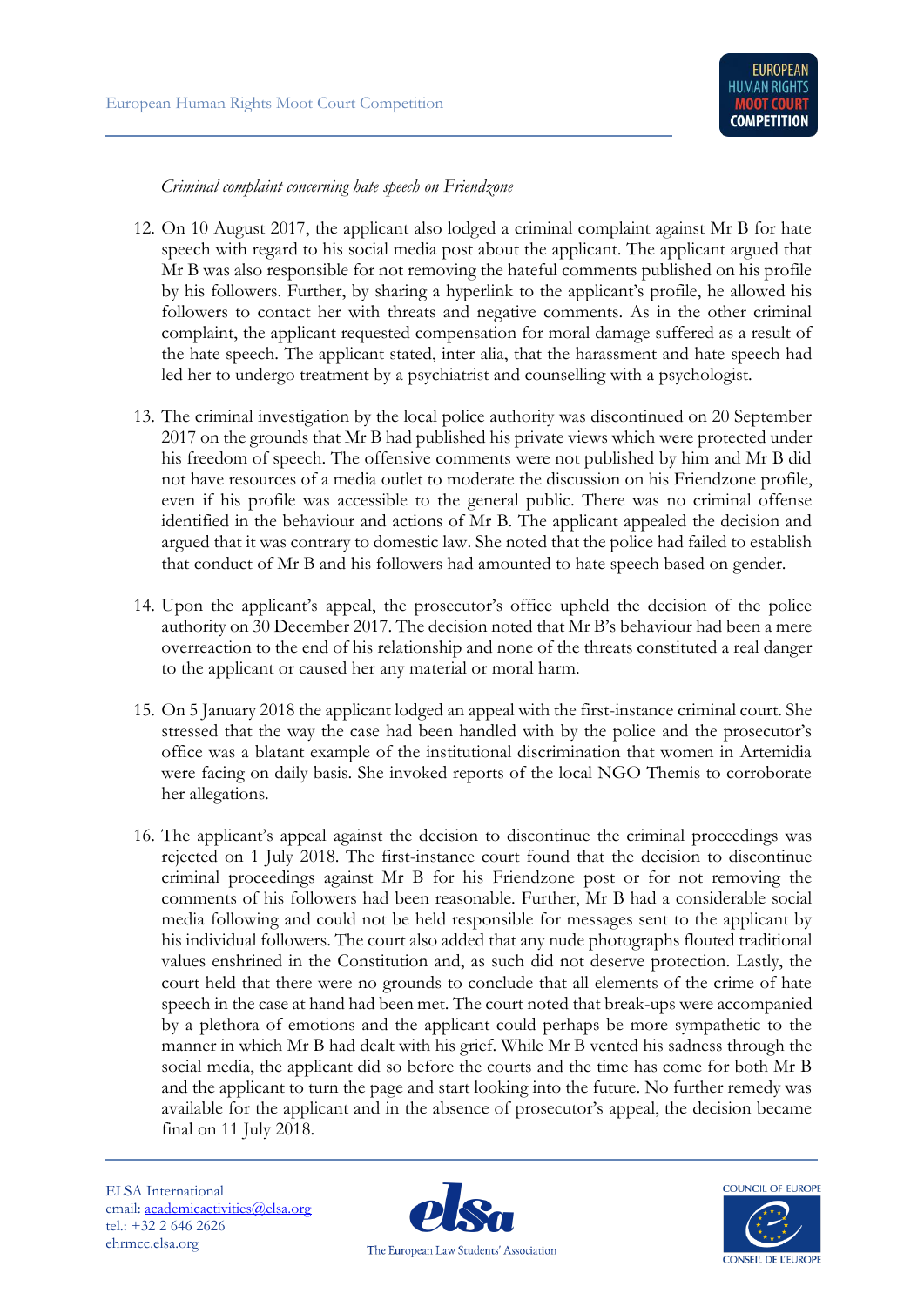- 17. The applicant lodged a constitutional complaint, arguing that the manner in which both of her criminal complaints had been dealt with discriminated against her as a woman. The authorities had failed to acknowledge the seriousness of the issue due to gender stereotypes prevalent in the Artemidian society and insufficient legal protection offered to victims of gender-based harassment. The applicant's constitutional complaint was declared inadmissible as being manifestly ill-founded on 10 September 2018.
- 18. On 15 September 2018 the applicant lodged an application with the European Court of Human Rights with regard to both sets of criminal proceedings initiated at domestic level. She stated that she had not been able to obtain redress at domestic level including before the Constitutional Court. She complained under Articles 6, 8, 13 and 14 of the Convention.

## **Law**

- 19. Artemidia is a Council of Europe member state and has ratified most of its conventions, including the European Convention on Human Rights and all of its Protocols. The European Convention on Human Rights is a part of the Artemidian Constitution. Artemidia has signed but not ratified the Convention on preventing and combating violence against women and domestic violence (Istanbul Convention). It has ratified all core United Nations human rights treaties, with the exception of the Convention on the Elimination of all Forms of Discrimination Against Women (CEDAW). CEDAW was, however, signed by Artemidia in 1990.
- 20. Family and family values are enshrined in the Artemidian Constitution. Reports by national and international NGOs show widespread discrimination against women and members of minority groups. A 2017 report of the local NGO Themis noted that hate speech, although criminalised, is routinely tolerated by the authorities creating an environment of impunity. This was particularly applicable to instances of hate speech on social media platforms. A 2016 report of international NGO Human Rights International noted that women in Artemidia are victims of discrimination in all areas, including access to justice. Criminal complaints lodged by women are treated through the lens of family values and the role of a woman in the society, despite legislation explicitly prohibiting discrimination on the grounds of gender. It also transpires from this report that the perpetrators of such acts do not seem to receive dissuasive punishments by the courts, which do not consider such offences to be of real gravity.
- 21. Artemidia's judicial system consists of two levels of courts which have jurisdiction to consider civil, criminal, and administrative matters - the courts of first instance and the courts of appeal. After the adoption of a final judgment by a court of appeal, no further appeal is possible.
- 22. The recently adopted 2017 Anti-discrimination Act in conjunction with the Constitutional Court Act empowers individuals to raise issues of alleged discrimination by the State authorities before the Constitutional Court. Except for discrimination complaints, the Constitutional Court does not have the authority to examine any other alleged human rights violations. The Constitutional Court may find a violation of the individual's right not to be

ELSA International email: [academicactivities@elsa.org](mailto:academicactivities@elsa.org) tel.: +32 2 646 2626 ehrmcc.elsa.org



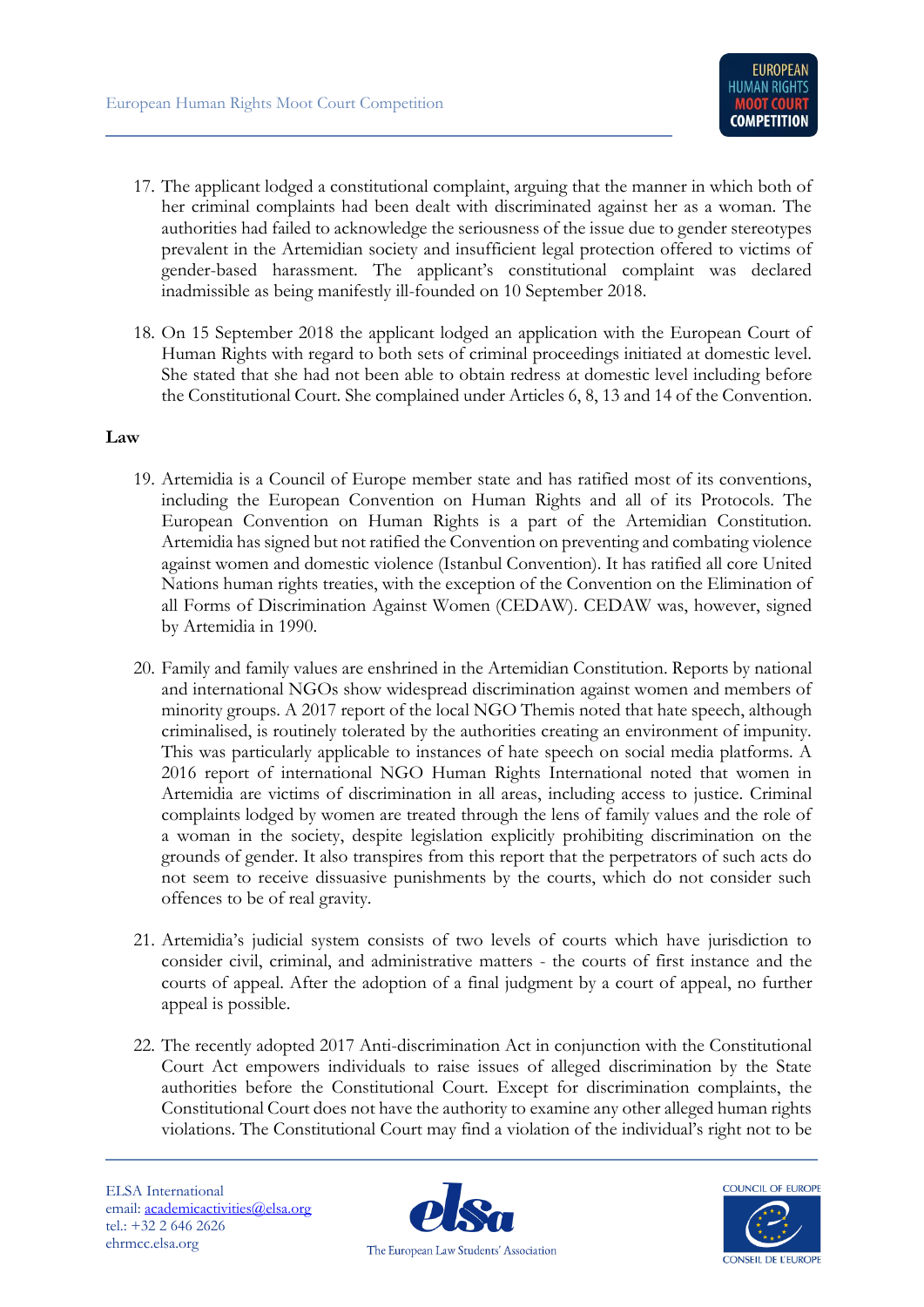discriminated against, order the respective State organ to abstain from further violation, and award just satisfaction for pecuniary and non-pecuniary damage suffered. When rejecting a case as manifestly ill-founded, the Constitutional Court is not required to provide reasoning. The European Court of Human Rights has not yet declared whether this remedy is considered effective.

- 23. Criminal investigations are initiated and conducted by local police authorities, acting either on their own initiative or on the basis of a criminal complaint lodged by an alleged victim or a third person.
- 24. In case of discontinuation of criminal investigation at the pre-trial stage, the alleged victim may request that the prosecutor's office examine the police authority's decision to discontinue the criminal proceedings. In case of a negative decision, the alleged victim may lodge an appeal against the prosecutor's decision with the first-instance criminal court. If the first-instance court upholds the decision to discontinue the investigation, no further appeal is available for the alleged victim. In these situations, the prosecutor's office may, at its own discretion, lodge an appeal with the court of appeal (for example, in situations where additional evidence against the alleged perpetrator has come to light).
- 25. When finding a perpetrator guilty, the criminal courts can also decide on claims for nonpecuniary damage. The victims may submit their just satisfaction claims at any time during the pre-trial or trial proceedings, but at latest during the final court hearing.
- 26. Article 78 of the Criminal Code Misdemeanours against public order:

A person is guilty of a misdemeanour against public order, and shall be punished by a fine of maximum 300 EUR or an imprisonment of up to one month, if he or she has:

- a. engaged in a disorderly conduct;
- b. caused harm to another person's dignity by ridiculing him or seriously offending him in another manner;
- c. threatened to cause serious harm to another person; or
- d. otherwise harshly treated another person.
- 27. Article 397 of the Criminal Code Intolerance and incitement to hatred
	- a. A person who publicly ridicules, expresses contempt for, urges hatred of or incites discrimination against a group of people or a person belonging thereto on the grounds of sex, sexual orientation, race, nationality, language, social status, religion or other grounds as set out in Article 14 of the ECHR, is guilty of a crime of intolerance and incitement to hatred and shall be punished by a fine of 1,000 EUR or by imprisonment of up to two years.
	- b. A person who publicly incites violence or the physically violent treatment of a group of people or a person belonging thereto on the grounds of sex, sexual orientation, race, nationality, language, social status, religion, or other grounds as set out in Article 14 of the ECHR, who otherwise supports such activities shall be punished by a fine or by imprisonment of up to three years.